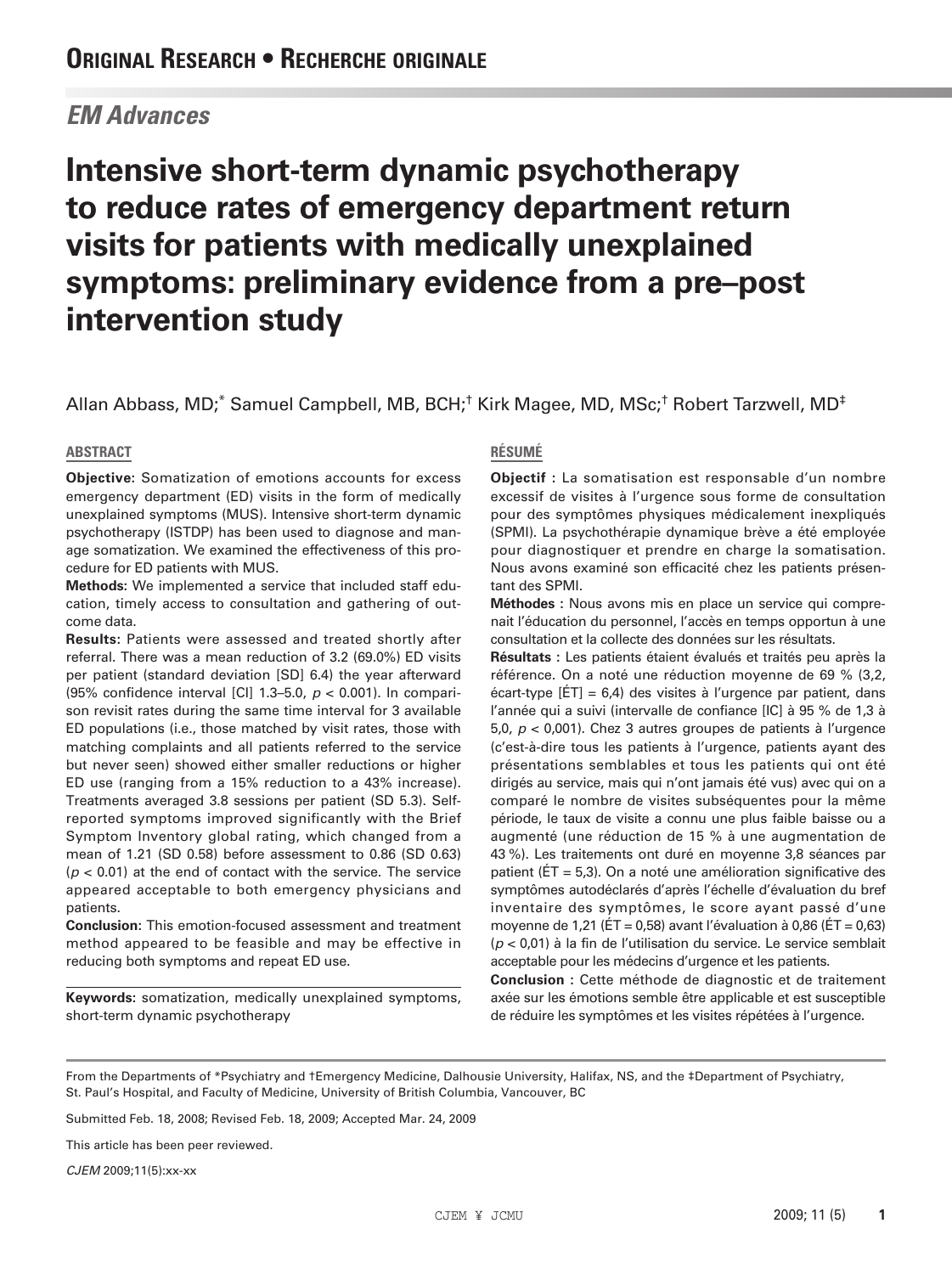## **INTRODUCTION**

Patients frequently present to the emergency department (ED) with medically unexplained symptoms (MUS). <sup>1</sup> Anxiety and somatization may account for a significant portion of these cases, but emergency physicians (EPs) are sometimes reluctant to make these diagnoses.<sup>2,3</sup> Fleet and colleagues<sup>4</sup> reported that 25% of patients presenting to the ED with chest pain meet criteria for panic disorder based on the *Diagnostic and Statistical Manual of Mental Disorders*, 4th edition, <sup>5</sup> yet the diagnosis is not made 98% of the time. Between 1998 and 2003, 75.8% of 26 430 patients presenting to our own ED with chest pain were given a discharge diagnosis of "chest pain not yet diagnosed" (chest pain NYD) as compared with only 3030 of 330 000 all-cause ED presentations during the same interval, which were diagnosed as panic disorder (Queen Elizabeth II Health Sciences Centre emergency department database, Halifax, NS: unpublished data, 2005). Although EPs may be reluctant to "label" a patient with a psychiatric diagnosis, the episodic and brief nature of the typical ED encounter may also preclude establishing whether a condition is organic or psychological. 1

Narrowly defined, somatization is the process by which emotions produce physical symptoms or anxiety about the body. In this context, somatization is caused by unconscious emotions and anxiety. Patterns of unconscious anxiety can be categorized in 4 main pathways: striated muscle tension, smooth muscle tension, cognitive perceptual disruption and conversion. 6,7 Descriptions of these and common examples we have seen in the ED are in Table 1.

Short-term psychodynamic psychotherapy (STPP), a set of treatments targeting unconscious emotional processes, now has a moderate empirical base to support its use in somatization and symptom syndromes.<sup>8,9</sup>

A current review of 23 studies of STPP for somatic symptoms found generally significant and sustained benefits. <sup>9</sup> Two other studies found STPP to be superior to controls in treating panic disorder,<sup>10,11</sup> which can be a frequent cause of MUS in the ED. 12

One STPP method, intensive short-term dynamic psychotherapy (ISTDP), has demonstrated effectiveness in the treatment of panic disorder, <sup>11</sup> functional movement disorders, <sup>13</sup> pelvic pain or urethral syndrome, 14 chronic back pain15 and recurrent headaches. <sup>16</sup> In one Canadian study17,18 treated patients experienced a marked drop in both physician visits and hospital use, which persisted at 1- and 3-year follow-up. Of relevance to the ED, ISTDP includes a method of "psychodiagnostic" evaluation that can allow one to detect emotional aspects of physical symptom, (i.e., presentations such as muscle tension–mediated chest pain). 7,16 This study examines the impact of ISTDP-based diagnostic and treatment services for ED patients with MUS.

## **METHODS**

## *Study design*

This investigation used a pre–post design. We compared rates of ED visits in the year before the intervention with rates the year after the intervention.

## *Setting*

The Queen Elizabeth II Health Sciences Centre, a university hospital in Halifax, was the site for this study. This urban ED sees an average of 60 000 patients per year.

#### *Ethics*

The study was approved by the research ethics board of

| Table 1. Somatization patterns and examples |                                                                                                |                                                                                                                                                   |  |  |
|---------------------------------------------|------------------------------------------------------------------------------------------------|---------------------------------------------------------------------------------------------------------------------------------------------------|--|--|
| Somatization format                         | Observations during emotion-focused<br>diagnostic assessment                                   | Examples of ED presentations                                                                                                                      |  |  |
| Striated muscle                             | Progression from hand clenching, arm tension and<br>sighing respirations to whole-body tension | Headache, globus, chest pain, hyperventilation, shortness<br>of breath, panic, backache, abdominal wall pain                                      |  |  |
| Smooth muscle                               | Acute or chronic spasm of smooth muscle                                                        | Irritable bowel symptoms, abdominal cramps/pain, reflux,<br>nausea, bladder spasm, bronchospasm, coronary artery<br>spasm, hypertension, migraine |  |  |
| Cognitive perceptual<br>disruption          | Anxiety affecting the cognitive and perceptual fields                                          | Visual blurring, blindness, mental confusion, dizziness,<br>pseudoseizures, paresthesias, fainting                                                |  |  |
| Conversion                                  | Loss of tone in some or all voluntary muscles                                                  | Weakness, unilateral or bilateral paralysis, aphonia                                                                                              |  |  |
| $ED = emergency department$ .               |                                                                                                |                                                                                                                                                   |  |  |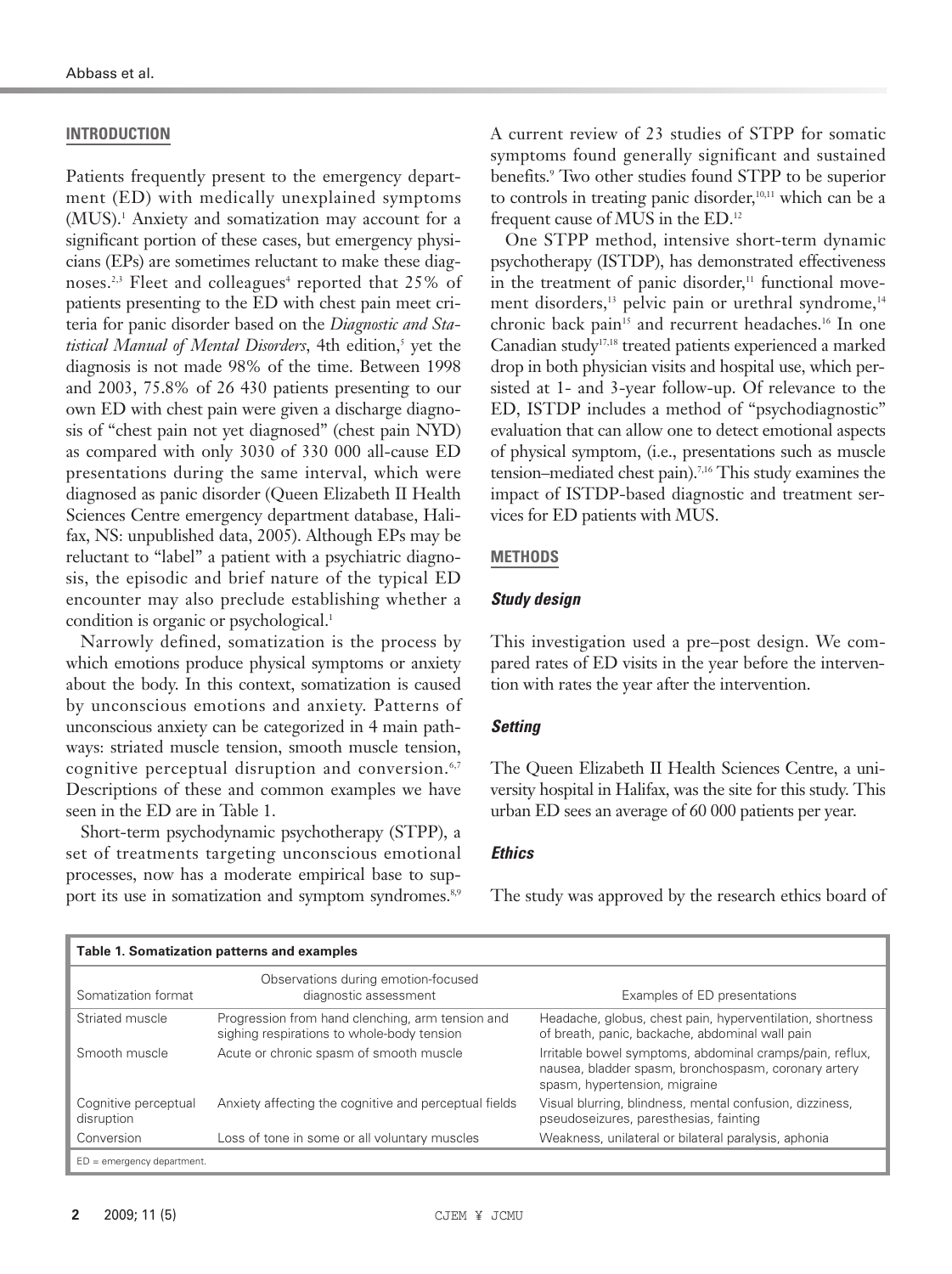the hospital and registered at ClinicalTrials.gov (ID NCT00833742).

## *Participants*

All patients who were assessed by an EP from January 2002 to October 2006 and were given a provisional diagnosis of somatization, anxiety, or symptoms such as chest pain, abdominal pain or headache NYD were eligible for inclusion. All patients referred for an ISTDP assessment interview after urgent medical causes had been provisionally ruled out were included in the study. Patients with self-injury, suicidal ideation, psychosis and substance dependence were excluded. Patients were informed about the process and provided a pamphlet about the interview. They were then assessed a mean of 5.8 (SD 6.7, range 0.0–24.9) weeks later. After written informed consent, the interviews were videotaped for teaching and quality assurance purposes. Interviews were conducted in ED quiet rooms or in the hospital.

To acquaint EPs with the assessment and treatment methods, 2 video-based workshops and published articles were provided to the EPs. The workshops provided EPs with information about how to approach the patient and make referrals to the service. Moreover, for 1 month, a senior psychiatry resident was present in the ED full time to serve as a liaison. With the help of ED staff, a pamphlet describing the assessment procedure was developed and distributed in the ED to give to patients when making referrals. Referring EPs were provided a videotaped review of their cases to build awareness of and create a working relationship with this new service.

ISTDP began with a psychodiagnostic and evaluative interview that also served as a trial of therapy. <sup>6</sup> The interview focused with the patient on life situations in which strong emotional activation occurred and examined the physical effects of that activation. Through this focus, both patient and physician could directly observe the patient's ability to identify and experience emotions. Any somatic effects of emotional dysregulation were also directly examinable by both. The presence of unconscious components of anxiety affecting the striated muscle, smooth muscle, motor tone or cognitive perceptual functioning were identified and managed by building awareness and by specific techniques to build anxiety tolerance. This single session consultation has been shown to significantly reduce Brief Symptom Inventory (BSI) ratings<sup>19</sup> (i.e., somatic symptoms in a mixed patient sample). 20

In some cases, follow-up treatment sessions tailored

to the patient's anxiety tolerance and defensive patterns are recommended. The objective is to help the patient overcome defences and experience the feelings that led to the formation of symptoms and defences in the first place. In published studies<sup>21</sup> treatment averaged 15–20 sessions, but 5 sessions can often help reduce symptoms. <sup>6</sup> The treatment is not time-limited and decisions to terminate are made collectively by both the patient and the therapist. All sessions were videorecorded for self-review, supervision and adherence rating using a scale developed for research. <sup>22</sup> The adherence rating scale has a cut-off score of 3 out of 4 where a score below 3 is considered nonadherent to treatment.

## *Measures*

The primary outcome measure was the difference in the number of ED visits per patient before and after the emotion-focused assessment and treatment. Data for ED use were gathered retrospectively using hospital computer databases that covered all the regional EDs. The number of ED visits made by each participant for the periods 1 year before and 1 year after starting ISTDP treatment was counted by an administrative assistant.

The BSI, a validated self-report symptom measure, was used as a secondary outcome measure at the time of first assessment and at the end of contacts. This measure has normal cut-off values for each subscale and the total scale. For a 1-month period we collected written patient feedback on all new assessments. This form, which was developed for this service, included a Likert scale from 1 to 10 to rate overall satisfaction, and asked which components were helpful and what suggestions might improve the service. We did not seek formal feedback from EPs, but we examined rates of referral over the course of this study.

## *Statistical analyses*

We compared rates of ED visits and BSI ratings before and after treatment using paired *t* tests. We conducted sensitivity analyses to explore the influence of outliers across outcome measures.

## **RESULTS**

## *Sample*

The sample included mostly women (mean age 36.9 yr) with an average of 4.6 ED visits in the previous year.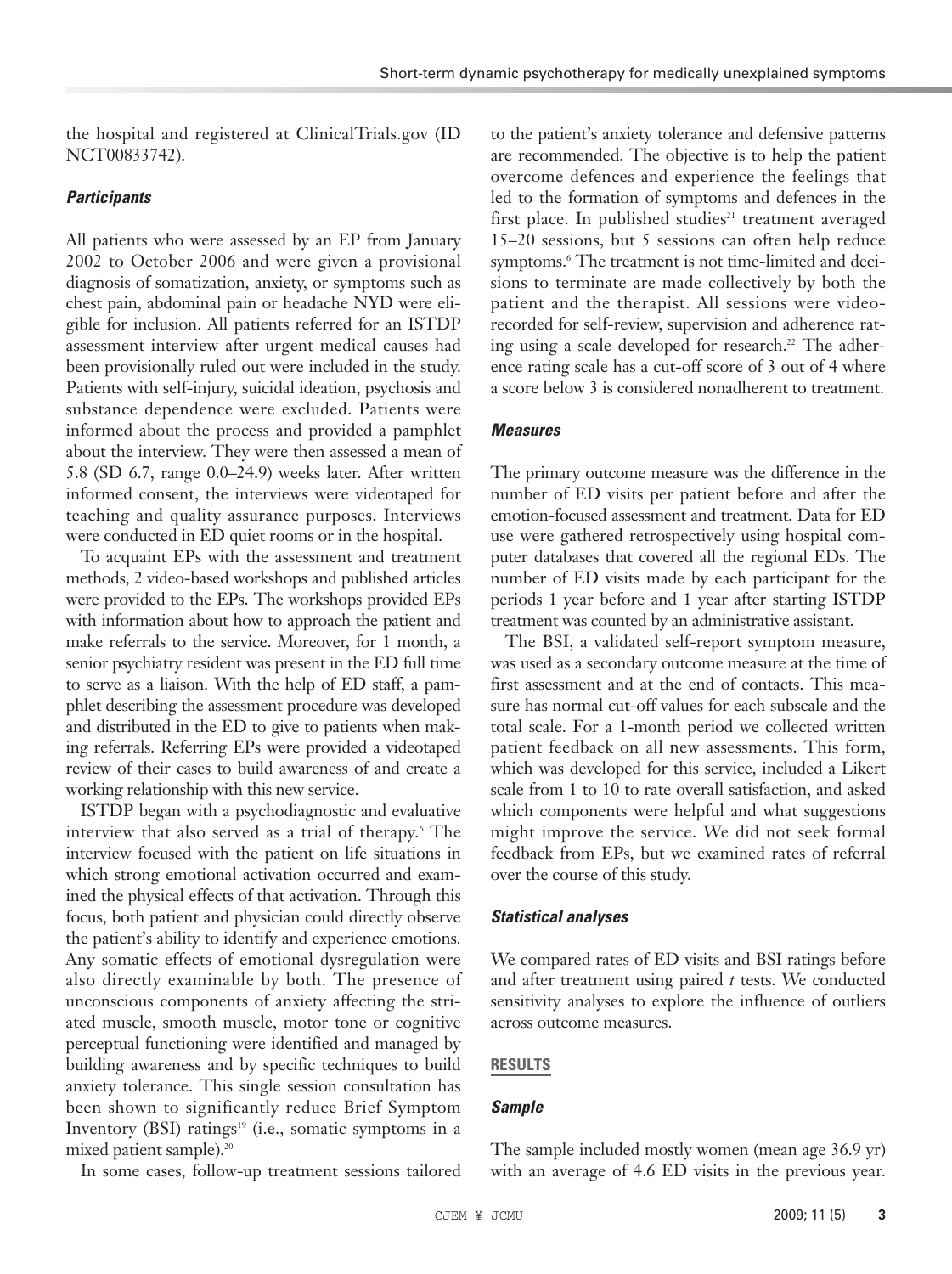Chest pain, abdominal pain, shortness of breath and headache were the top 4 complaints comprising twothirds of the referrals (Table 2).

## *Clinical findings*

Of the 50 assessed patients, 40 (80%) had probable somatization with symptom removal, symptom reduction or symptom reproduction during the assessment interviews. Four (8%) had an unclear response, 2 (4%) had mixed health problems with probable somatization and 1 (2%) had a somatic delusion. Three (6%) had responses suggesting that somatization did not account for the symptoms and that medical factors should be further explored. One of these was found to have pneumonia in short-term follow-up after a normal chest radiograph in the initial ED visit. Another was found to have pneumonia between the ED referral and consultation. A third was sent for a workup for epilepsy.

## *Treatment*

With at least 2 years experience using this treatment model, evaluators included a psychologist (who saw 16 patients in this study, *n* = 16), 3 senior psychiatry residents  $(n = 17)$ , a psychiatrist  $(n = 10)$  and a family physician (*n* = 9). The number of treatment sessions averaged 3.8 (SD 5.3, range 1–25) including the initial assessment and any follow-up sessions. Twenty patients were seen only once for the initial assessment interview, 15 had 2 sessions and 15 had more than 2 sessions. Treatment adherence was found to average 3.4 (SD 0.8) on a 4-point scale. Seven cases were rated below the designated adherence cut-off of 3.

#### *Emergency use*

There were 232 ED visits among the 50 patients during a 1-year period preintervention (mean 4.6 visits/patient, SD 8.3). Total ED visits decreased to 72 (mean 1.4 per patient, SD 2.7) in the postintervention phase, representing a 69% (3.2, SD 6.4) ED visit per patient reduction (95% CI 1.3–5.0,  $t_{49} = 3.45$ ,  $p < 0.001$ ). The number of treatment sessions correlated, nonsignificantly, with the difference in ED visits (Spearman  $\rho = 0.22$ ,  $p = 0.13$ . Of 48 cases with adherence ratings, cases above the adherence cut-off had a 3.6 (SD 7.1) visit per patient reduction and those below the cut-off (*n* = 7) had only a 1.3 (SD 2.0) ED visit per patient reduction  $(t_{46} = 1.73, p = 0.09).$ 

To put observed revisit rates into some context, we examined the year over year revisit rates of 3 other patient groups. First, we examined revisit rates for all ED patients, which was weighted to match the ED visit distribution of the ISTDP treated group: we found mean visit rates went from 4.6 to 3.9 visits per patient, a 16% reduction. Second, we examined revisit rates for all ED patients with any of the same 4 main complaints (i.e., chest pain, abdominal pain, shortness of breath or headache), which were weighted to match the ED visit distribution of the ISTDP treated group. Here we found the mean visit rate went from a 4.6 to 4.4 visits per patient per year, a 4.3% reduction. Both these sets of data were derived from the years 2006 versus 2007, as these data recently became available for such analyses.

Finally, we examined revisit rates for patients referred to the service but not seen. This sample included 27 patients who declined the offer  $(n = 9)$ , did not need the service  $(n = 8)$ , did not show up  $(n = 6)$  or did not return calls  $(n = 4)$ . They had a similar pretreatment ED visit rate of 4.6 (SD 5.5) visits per year and there were no between-group statistical differences in age, sex or rates of chief complaints. This group had a 42% or 1.9 (SD 7.9) visit increase to 6.5 (SD 12.9) visits per year (95% CI of difference  $-1.3$  to 5.1,  $t_{26} = 1.25$ ,  $p = 0.23$ ).

## *Sensitivity analyses*

Because the data were skewed and mixed populations were present, we conducted sensitivity analyses. Excluding those  $(n = 2)$  with more than 20 treatment sessions, those with more than 10 ED visits before ISTDP treatment (*n* = 3), those with low adherence ratings (*n* = 7) or those found to have organic etiologies in their ED presentations (*n* = 7) did not materially affect the results.

| Table 2. Characteristics of 50 patients assessed for<br>medically unexplained symptoms    |      |                      |  |  |
|-------------------------------------------------------------------------------------------|------|----------------------|--|--|
| Characteristic                                                                            |      | No. (%) of patients* |  |  |
| Mean age, yr (SD)                                                                         | 36.9 | (14.0)               |  |  |
| Female                                                                                    | 35   | (70)                 |  |  |
| Mean ED visits 1 year before (SD)                                                         | 4.6  | (8.2)                |  |  |
| Main complaint                                                                            |      |                      |  |  |
| Chest pain                                                                                | 14   | (28)                 |  |  |
| Abdominal pain                                                                            | 8    | (16)                 |  |  |
| Shortness of breath                                                                       | 7    | (14)                 |  |  |
| Headache                                                                                  | 4    | (8)                  |  |  |
| $ED = emergency department$ ; $SD = standard deviation$ .<br>*Unless otherwise indicated. |      |                      |  |  |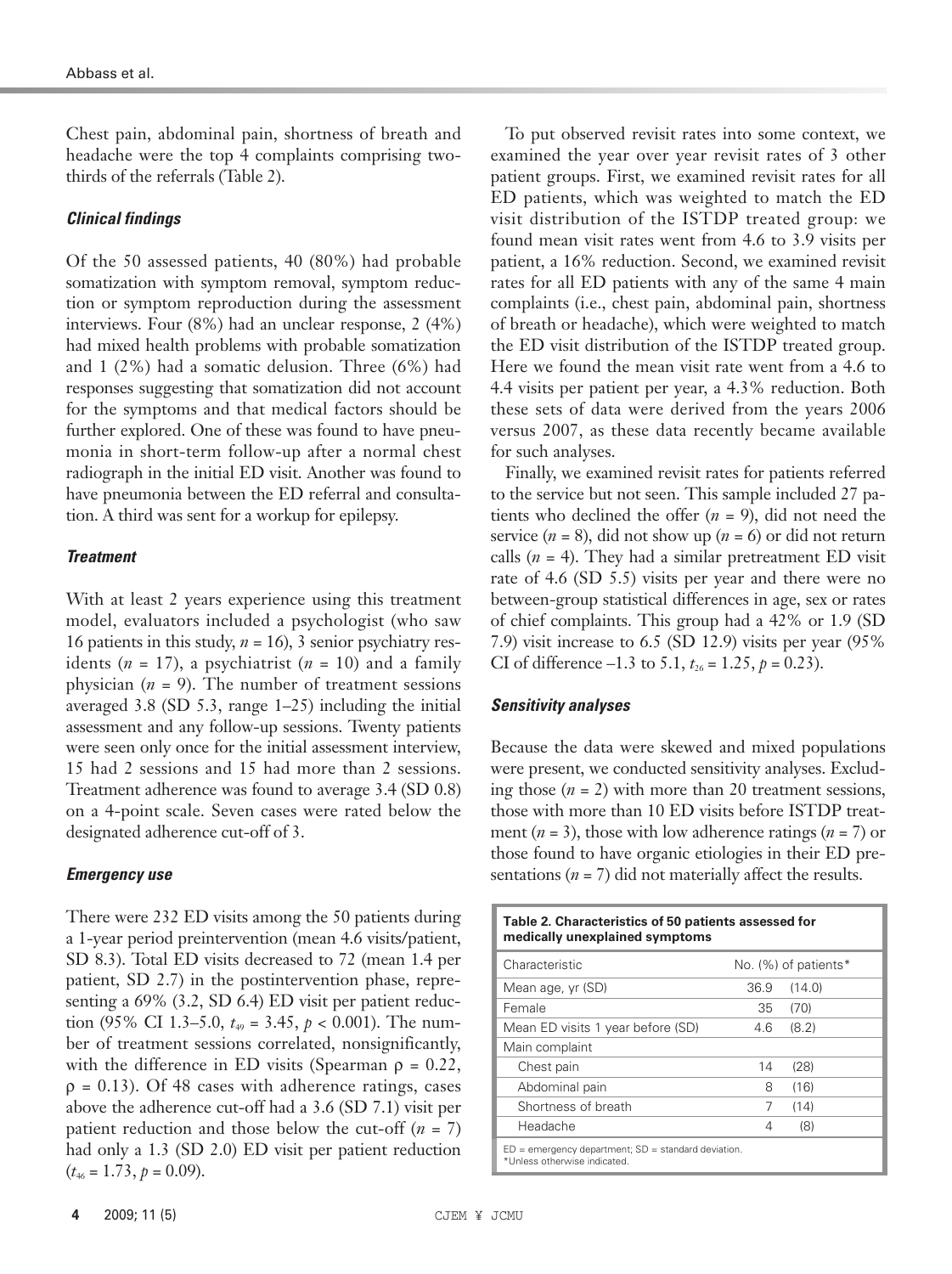## *Self-report symptom outcomes*

Twenty-six patients who had 2 or more sessions repeated the BSI after assessment and treatment sessions. This subgroup had a mean of 5.1 (SD 5.7) treatment sessions. They reported significant improvement going from 1.21 (SD 0.58) to 0.86 (SD 0.63,  $t_{25} = 2.84$ ,  $p < 0.01$ ) on the BSI global rating and 1.61 (SD 1.1) to 1.04 (SD 1.0,  $t_{21} = 2.45$ ,  $p = 0.02$ ) on the somatization subscale. These posttreatment means approached the BSI's pathological cut-off levels expected for this group of 0.82 and 0.94, respectively. 23

## *Patient satisfaction*

Over a 1-month period, 13 patient satisfaction surveys were collected from the 14 patients assessed (1 patient declined to complete). They rated overall satisfaction at 7.4 out of 10 (SD 2.1, range 4–10) corresponding to the level between "satisfied" and "very satisfied" on this Likert scale. Patients were generally appreciative, expressed gaining insight into the physical effects of emotions and expressed benefit from the process.

## *Staff physician referrals*

Referrals increased with 5 referrals from 3 EPs during the first year to 45 from 12 EPs in the final year of this evaluation. At the time of this writing, the ED and hospital have applied to the provincial ministry of health for funding to staff the ED full time with trained professionals to provide ISTDP-based diagnostic and treatment services.

## **DISCUSSION**

This study has specific limitations to highlight. First, there was no randomized control group. Selection biases on the part of EPs may have led to the referral of patients more likely to respond to treatment. A large number of referred patients were never seen, even though they continued to visit the ED. We have no way of knowing if these patients would have benefited from this service. We did not measure the use of other health resources, including family physicians or mental health teams before and after referral. Previous research has found persistent reduction in all physician contact with this method. <sup>17</sup> We did not distinguish ED visits by cause, and many ED visits may have been for illness of defined organic etiology. Finally, we lack a complete

data set of patient-reported outcomes because of incomplete follow-up.

Although we cannot definitively state that it was this service that led to the benefits observed, several lines of evidence suggest that the treatment may have been the key factor. First, positive findings were seen across reductions in ED use, patient symptom ratings, referral rates and patient satisfaction ratings. Second, treated patients had greater reduction of ED use than available comparison groups. The finding of no visit reduction in the "referred but never seen" sample suggests that simply being assessed and referred to the service was not sufficient to reduce ED use. Third, most treatments were very short, reducing the likelihood that time passage alone could account for the gains. Fourth, sensitivity analyses retained statistical significance in every case. Finally, treatment adherence and length of treatment were both associated, albeit not significantly, with reduction of ED use.

The implementation of this service required multiple steps, including education, case review, liaison efforts, the information pamphlet and study collaboration. Despite the brevity and competing distractions of the ED encounter, these efforts have allowed the service to grow over the subsequent 2 years to approximately 50 referrals per year. This small portion of possible candidates suggests more can be done to augment referrals. An on-site ISTDP diagnostic clinician would likely increase referrals, as was seen when a resident was present.

Overall, referrals were deemed appropriate, despite the occasional new medical problem identified. Our information pamphlet tells patients that assessment will help determine whether or not emotional factors are causing their problems, clarifying that evaluators don't start with assumptions about causation. This makes referral to this service more acceptable to both EPs and patients. 7

Future research on the effectiveness of this model is needed, including a randomized controlled trial and external validation. Future research should also examine which patients benefit and whether treatment length is a contributor to ED use reduction. Formal cost-effectiveness research should attempt to replicate previous studies using longer treatment courses. 17,18 Our findings with a mixed group of moderately trained therapists and students suggest that other centres could also implement this method.

## **CONCLUSION**

ISTDP diagnostic and treatment services appear to reduce both symptoms and repeat ED visits in those